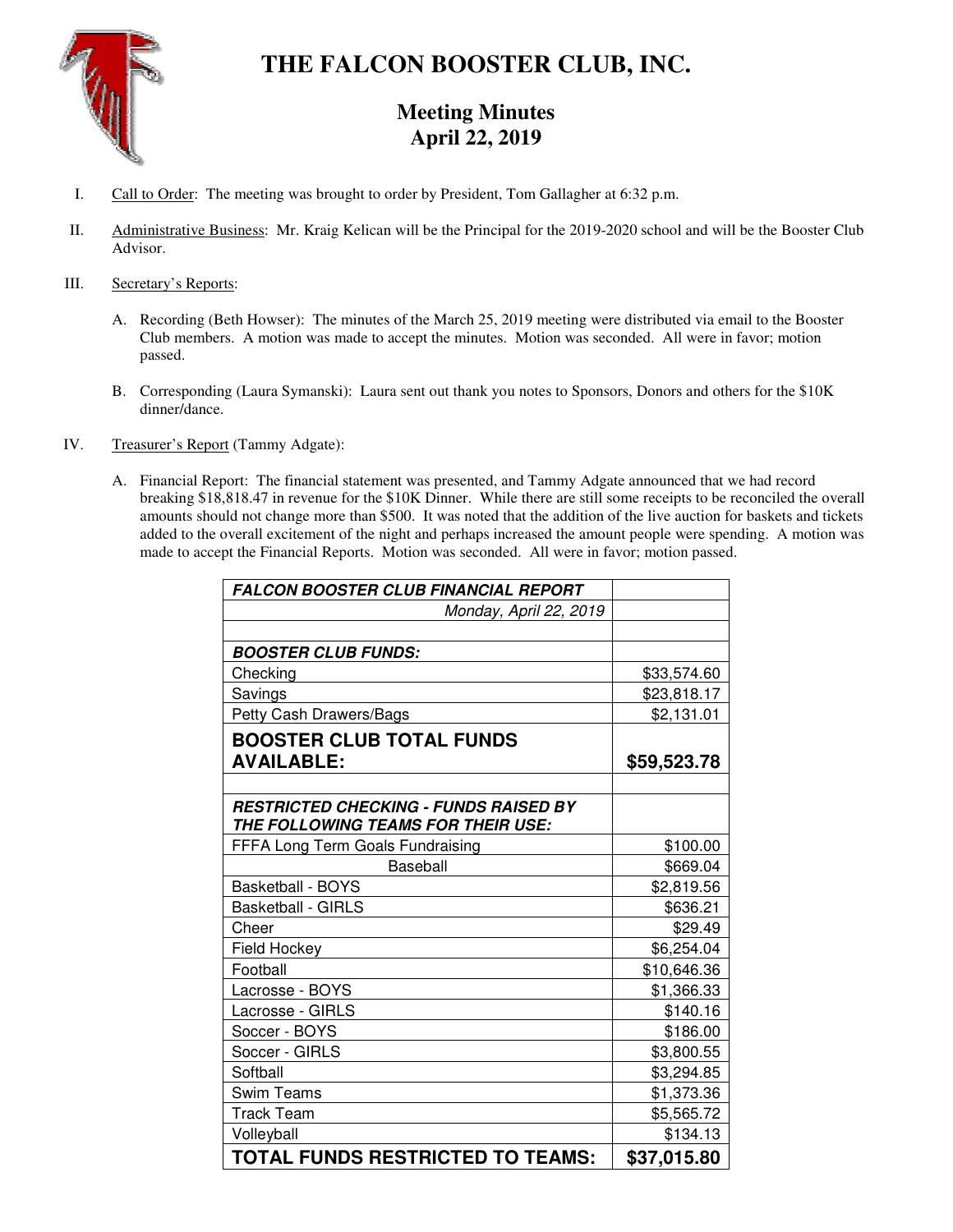| <b>ACCOUNTS FISCALLY MANAGED BY THE</b><br><b>BOOSTER CLUB - THESE ARE NOT BOOSTER</b><br><b>CLUB FUNDS</b> |             |
|-------------------------------------------------------------------------------------------------------------|-------------|
| Pat Georger Scholarship Trust                                                                               | \$64,257.02 |
| Roy A. Pool Jr. Scholarship Account                                                                         | \$644.76    |

## V. Current Status Report:

- A. Membership (Mary Kay Anderson): We currently show 101 members; 18 Board and 83 general members.
- B. Spring Sports Concessions: We expect a busy few weeks coming up. There are many games happening on both fields. Tom has done inventory and will place the order as needed. The drink cooler in the Baseball concession stand has been approved and we are checking on delivery date.
- C. Other: No other reports.

# VI. Director of Student Activities:

A. Report: Coach Ott reported that Spring Season is winding down with about 3 weeks remaining. Girls Tennis is having an outstanding season and Girls Softball is also doing very well. Track has several athletes already qualitied for Regionals/Districts. Track had a \$23,000 donation that will pay for all new jump equipment for the track. The County is coming over to do some fixes on the track to accommodate the new equipment and then the school will need to find an indoor location to store equipment during the winter. The maintenance company for the football and softball/baseball fields will be coming back to fix the drainage issues on Falcon Field. Coach Ott also reported that several Senior signings have occurred and our Athletes are representing well. The coming Friday, April 26, 2019 will be Matt Anzivino Night against Liberty High School and his family will be donating funds to the Baseball Field Improvement.

# VII. Old Business:

- A. \$10K Dinner/Dance/Auction: Tom Gallagher thanked everyone for their assistance before, during and after the dance. There was some confusion with the Caterer about ownership of items including three tubs. Tom will stop by the office and address that with them so that the tubs can be returned. There was a request to prepare more coffee next year. The idea of presenting Gift Cards during the raffle was well received. A suggestion was made to include minimum bids for all Auction baskets as well as the live auctions of some baskets throughout the evening. There were four winners of the \$10,000: Lori Sisson, Karen Stewart, Elizabeth Verna, and Alice Berger
- B. Scholarships: The Committee met on April 10 and they received 15 applications which were a bit lower than last year. Eight student athletes were selected from a very competitive pool of applicants.
- C. Other: No other business was reported,

# VIII. New Business:

- A. Scholarship Awards Night: Will be held on Wednesday May 1 at 7 pm. Due to some schedule changes, there is a Soccer game scheduled that night but they will address any conflicts in advance to make sure that the Seniors are available for Awards.
- B. Falcon Track Classic: Will be held on Friday, May 3, 2019. Volunteers are being requested to help with concessions from 2 pm until the end of the event. There are currently seven teams participating with a maximum of 12 teams invited. Please let Sharion Rigney know if you are interested in helping.
- C. Gold Cup: Will be held on Saturday, May 4, 2019. Tom Gallagher attended the meeting and the Gold Cup has said that numbers are down this year. However, they are looking to us to provide 45 volunteers. Volunteers are encouraged to pick up parking pass and ribbon tonight if available, otherwise work with Andrea Gaines to get yours prior to May 4. Coach Ott reported that he has recruited 14 Volleyball players, 9 Softball players, and 8 Boys Basketball players and is waiting to hear from Boys Lacrosse. If you can volunteer, please contact Andrea Gaines, Coach Ott or Tom Gallagher.
- D. PE Day Olympics: This event has been rescheduled for Friday, May 10, 2019. If you can volunteer, please contact Sharion Rigney. Volunteers are asked to be there 8 am to help.